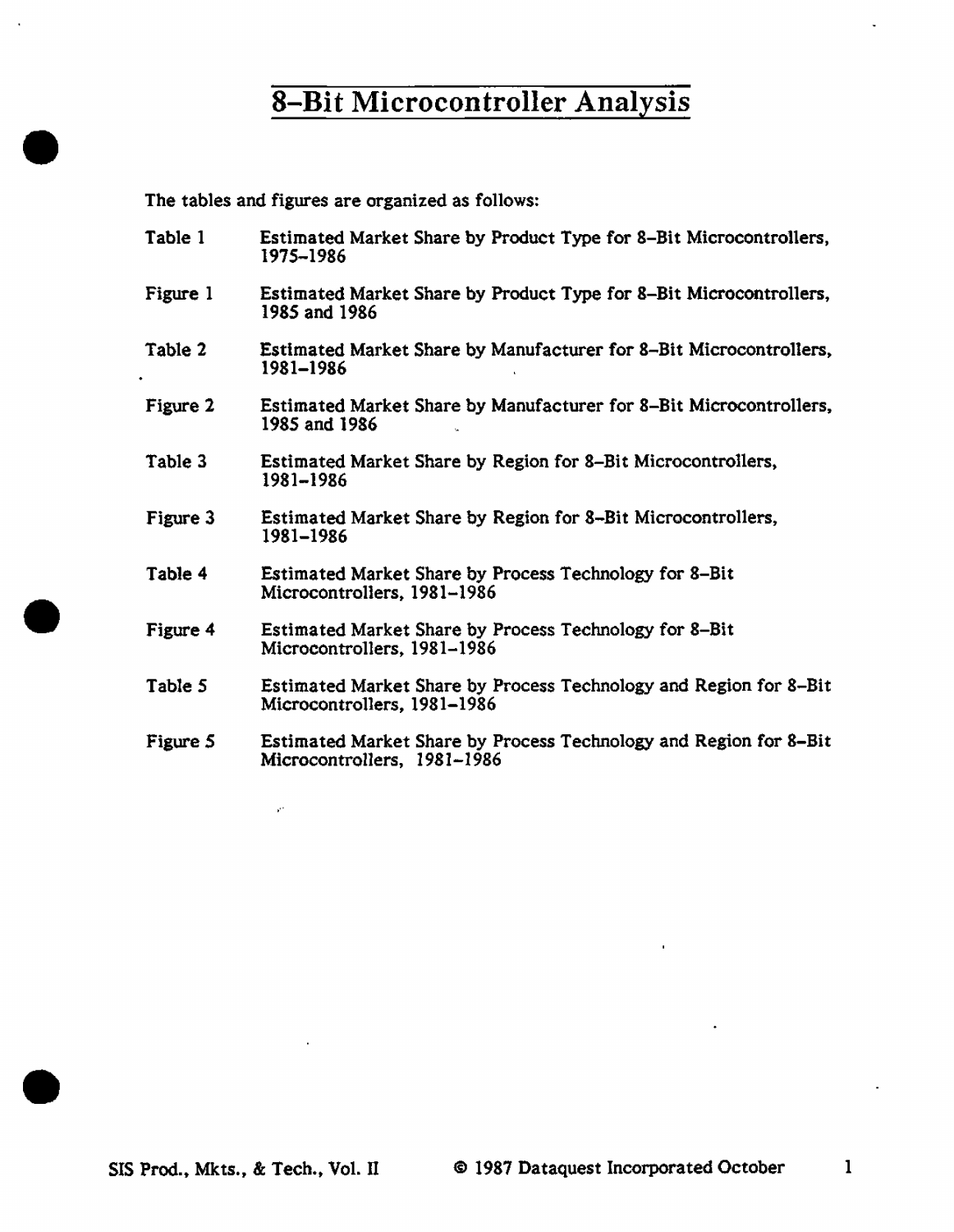# 8-Bit Microcontroller Analysis  $\frac{3 \text{ m/s}}{1 \text{ m/s}}$

### Estimated Market Share by Product Type for 8-Bit Microcontrollers 1975-1986

|                          | <u> 1975 </u> | 1976                 | <u> 1977 </u> | 1978    | <u> 1979</u> | <u> 1980</u> |
|--------------------------|---------------|----------------------|---------------|---------|--------------|--------------|
| <b>50XXX</b>             | $\bullet$     |                      |               |         |              |              |
| 6805/14805/68705/1468705 |               |                      |               |         | 0.03%        | 2.12%        |
| 8049/80C49/8749          |               |                      |               |         | 4.05         | 9.71         |
| 8051/80C51/8751          |               | $\ddot{\phantom{0}}$ |               |         |              |              |
| uPD78XX                  |               |                      |               |         |              |              |
| 6801/6301/68701          |               |                      |               |         | 0.11         | 0.90         |
| 84XX/84CXX               |               |                      |               |         |              |              |
| 8048/80C48/8748          |               |                      | 11.87%        | 24.12%  | 27.50        | 31.86        |
| 387X/F8                  |               |                      | 3.95          | 19.97   | 21.83        | 21.30        |
| <b>PIC-1650</b>          |               |                      |               | 20.29   | 35.37        | 25.76        |
| Z8                       |               |                      |               |         |              | 0.06         |
| 6500                     |               |                      |               |         | 0.07         | 0.50         |
| 8052/80C52               |               |                      |               |         |              |              |
| 8041/8741                |               |                      |               |         |              |              |
| 8050/80C50               |               |                      |               |         |              |              |
| <b>802XX</b>             |               |                      |               |         | 1.38         | 0.09         |
| Others                   | 100.00%       | 100.00%              | 84.18         | 35.62   | <u>9.66</u>  | <u>7.70</u>  |
| Total                    | 100.00%       | 100.00%              | 100.00        | 100.00% | 100.00%      | $100.00*$    |

(Continued)

•

2 © 1987 Dataquest Incorporated October SIS Prod., Mkts., & Tech., Vol. II

 $\bar{1}$ 

 $\hat{\mathbf{r}}_i$ 

 $\overline{a}$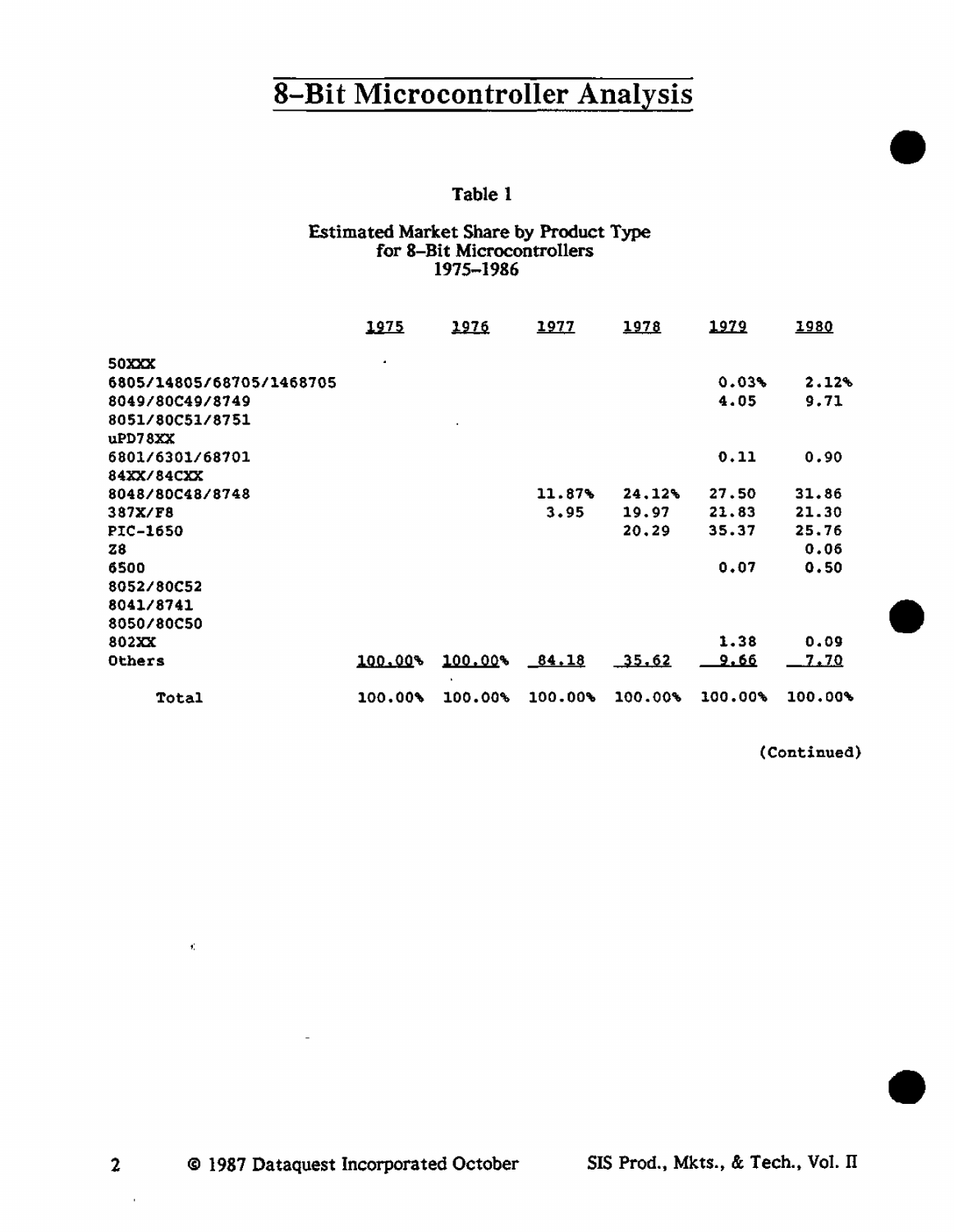### Table 1 (Continued)

#### Estimated Market Share by Product Type for 8-Bit Microcontrollers 1975-1986

|                          | 1981         | 1982        | 1983        | 1984        | 1985        | 1986        |
|--------------------------|--------------|-------------|-------------|-------------|-------------|-------------|
| <b>50XXX</b>             |              |             |             |             | 9.28        | 14.65%      |
| 6805/14805/68705/1468705 | $8.00*$      | 12.12%      | 12.19%      | 11.36%      | 14.40       | 14.57       |
| 8049/80C49/8749          | 15.02        | 18.48       | 18.38       | 18.86       | 17.39       | 13.35       |
| 8051/80C51/8751          | 0.07         | 0.88        | 5.78        | 13.08       | 10.72       | 10.30       |
| uPD78XX                  | 1.40         | 3.79        | 5.47        | 7.20        | 7.02        | 9.01        |
| 6801/6301/68701          | 5.38         | 7.84        | 10.49       | 7.77        | 7.80        | 7.17        |
| 84XX/84CXX               |              | 0.15        | 2.14        | 1.53        | 3.80        | 7.04        |
| 8048/80C48/8748          | 26.44        | 25.00       | 20.89       | 20.72       | 12.54       | 6.06        |
| 387X/F8                  | 18.74        | 9.06        | 4.76        | 2.57        | 2.68        | 3.01        |
| PIC-1650                 | 11.81        | 7.76        | 7.31        | 5.75        | 4.46        | 2.25        |
| 28                       | 0.99         | 1.73        | 2,17        | 2.54        | 1.70        | 2.16        |
| 6500                     | 0.99         | 0.58        | 1.26        | 1.18        | 1,20        | 1.75        |
| 8052/80C52               |              |             |             |             | 0.18        | 1.60        |
| 8041/8741                |              |             |             | 1.60        | 2.28        | 1.48        |
| 8050/80C50               | 1.16         | 1.86        | 2.42        | 1.70        | 1.30        | 1.32        |
| 802XX                    | 7.28         | 8.14        | 3.90        | 2.02        | 1.67        | 0.87        |
| Others                   | <u>2.72 </u> | <u>2.61</u> | <u>2.84</u> | <u>2.12</u> | <u>1.58</u> | <u>3.41</u> |
| <b>Total</b>             | 100.00%      | 100.00%     | 100.00%     | 100.00      | 100.00%     | 100.00%     |

Source: Dataquest October 1987

 $\bullet$ 

•

•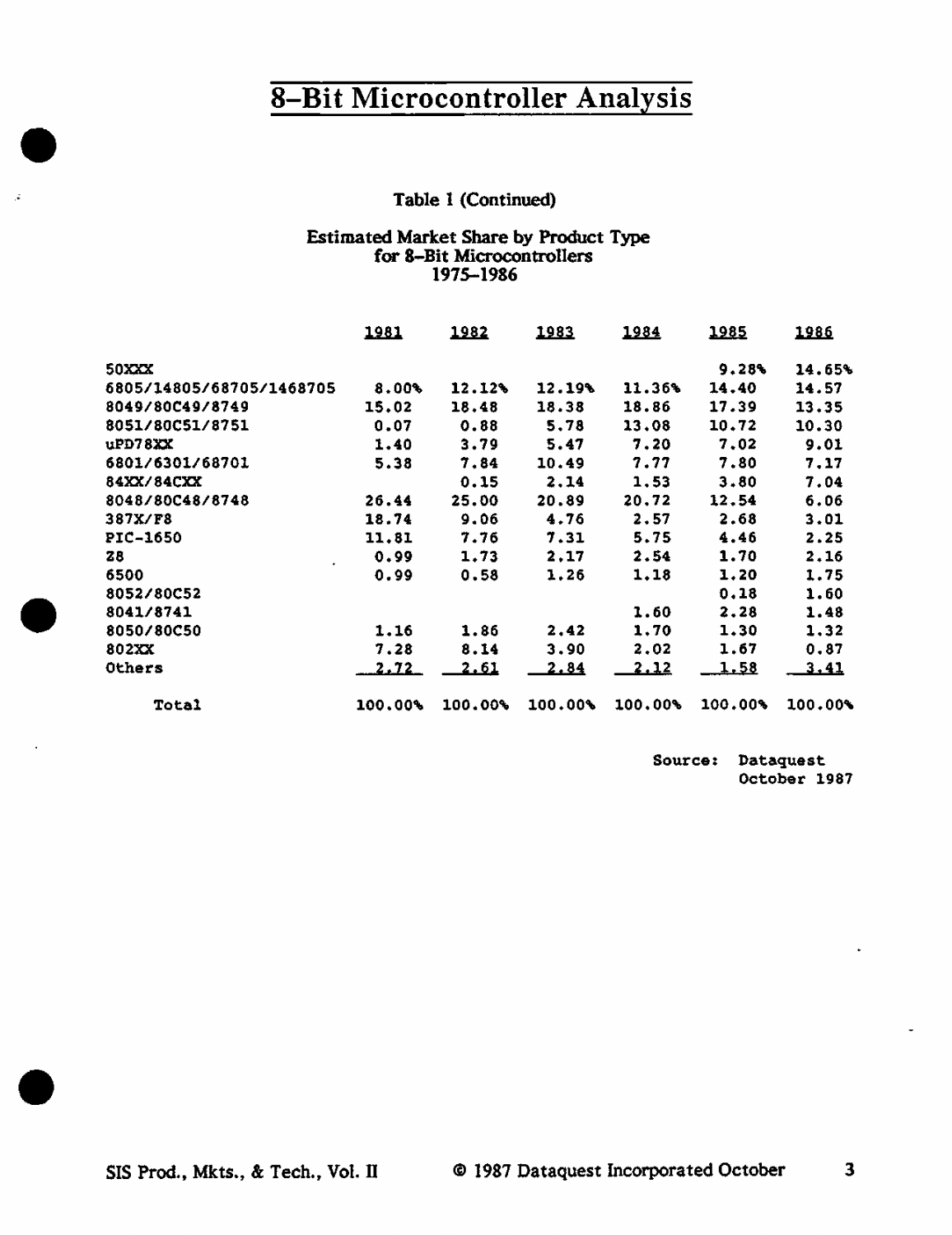Figure 1





Source: Dataquest<br>October 1987

•

•

•

4

 $\sim$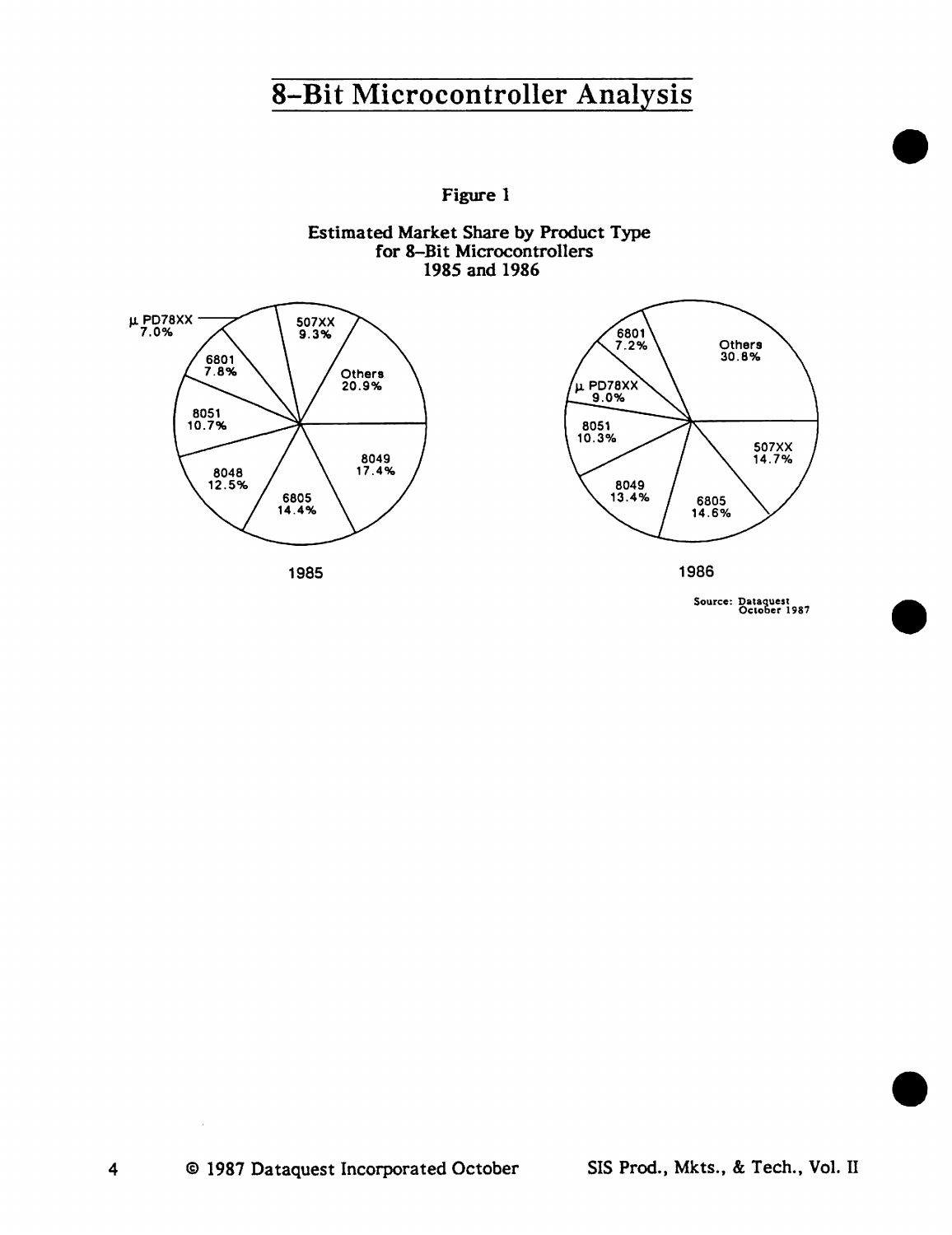#### Table 2

#### **Estimated Market Share by Manufacturer** for 8-Bit Microcontrollers 1981-1986

|                    | 1281    | 1982    | 1982    | 1984    | 1985    | 1986    |
|--------------------|---------|---------|---------|---------|---------|---------|
| MEC                | 13.68%  | 18.13%  | 19.26%  | 22.42%  | 19.08%  | 18.41%  |
| Motorola           | 13.98   | 17.55   | 18.77   | 13.99   | 16.30   | 16.49   |
| Mitsubishi         |         |         |         |         | 9.28    | 14.65   |
| Philips            | 1.06    | 2.34    | 3.97    | 6.34    | 7.36    | 9.00    |
| Intel              | 23.94   | 21.49   | 17.92   | 16.68   | 9.15    | 8.66    |
| <b>Hitachi</b>     | 1.40    | 3.34    | 4.10    | 4.34    | 4.79    | 5.19    |
| Toshiba            | 1.00    | 2.42    | 3.88    | 5.96    | 7.75    | 3.58    |
| Signatics          | 0.00    | 0.32    | 2.35    | 4.71    | 3.99    | 2.94    |
| SGS                | 0.74    | 1.29    | 1.28    | 0.99    | 1.50    | 2.65    |
| General Instrument | 11.81   | 7.76    | 7.31    | 5.80    | 4.57    | 2.61    |
| Oki                |         | 0.30    | 1.14    | 1.47    | 1.53    | 2.50    |
| Siemens            | 2.42    | 4.05    | 3.13    | 2.39    | 2.68    | 2.36    |
| National           | 4.71    | 5.75    | 4.76    | 4.27    | 3.44    | 1.63    |
| Zilog              | 0.98    | 1.26    | 0.94    | 1.25    | 1.29    | 1.52    |
| Rockwell*          |         |         |         |         |         | 1.25    |
| Texas Instruments* |         |         |         |         |         | 1.25    |
| Matra-Harris*      |         |         |         |         |         | 1.05    |
| <b>ND+</b>         | 0.79    | 0.79    | 0.75    | 1.41    | 1.03    |         |
| Others*            | 23.22   | 13.21   | 10.44   | 22 هـ   | 5.26    | فقبك    |
| Total              | 100.00% | 100.00% | 100.00% | 100.00% | 100.00% | 100.00% |

\*Companies combined with Others category in current or prior years, where Others represent companies each with less than 1 percent of total.

> Source: Dataquest October 1987

### Figure 2

### **Estimated Market Share by Manufacturer** for 8-Bit Microcontrollers 1985 and 1986





Source: Dataquest<br>October 1987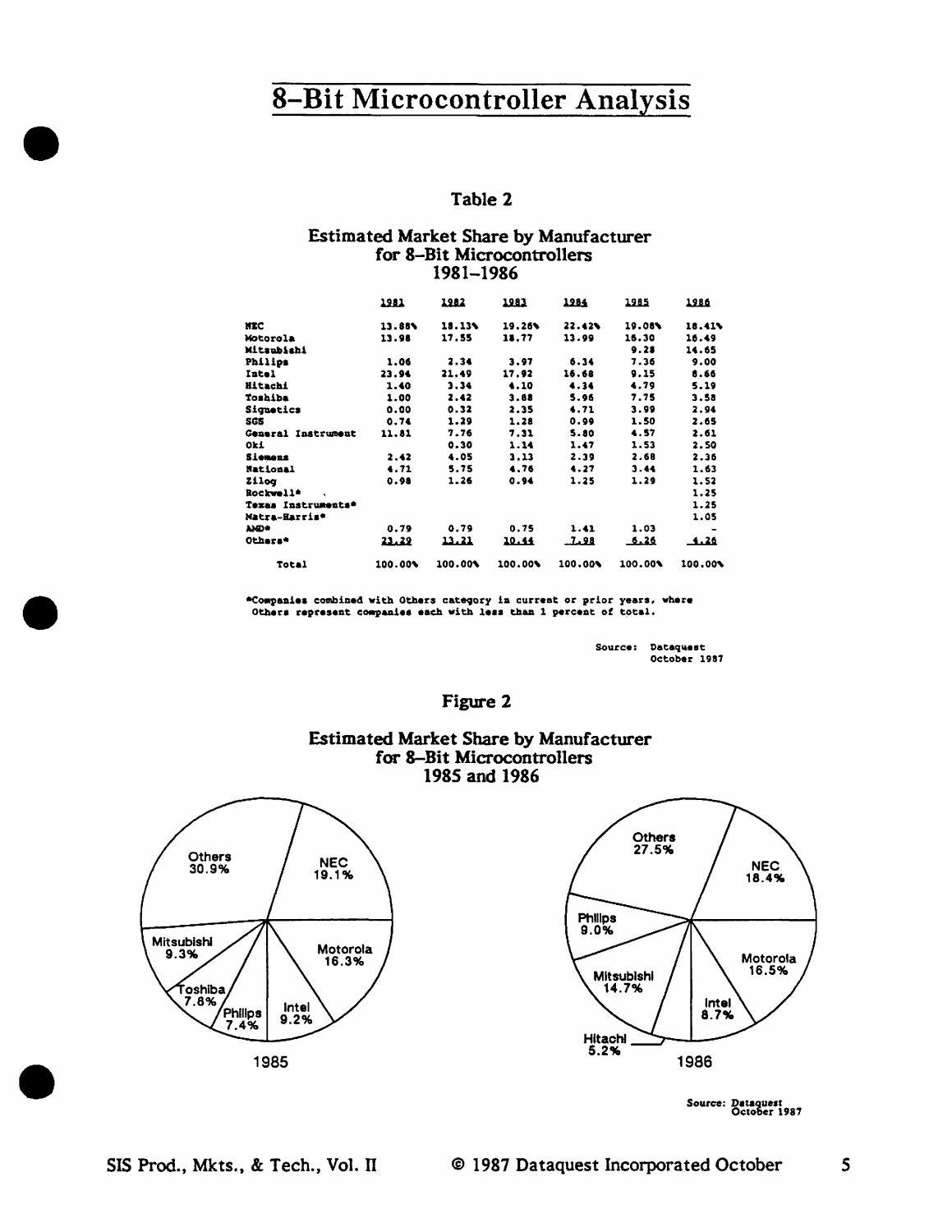#### Table 3

#### **Estimated Market Share by Region** for 8-Bit Microcontrollers 1981-1986

|               | 1981    | 1982    | 1983    | 1984    | 1985      | 1986    |
|---------------|---------|---------|---------|---------|-----------|---------|
| Europe        |         |         |         |         |           |         |
| Shipments     | 1,475   | 4,327   | 8,138   | 17.423  | 21,702    | 40,262  |
| Percent       | 4.22    | 8.00%   | 8.98    | 11.36%  | 13.31     | 19.73%  |
| Japan         |         |         |         |         |           |         |
| Shipments     | 7,014   | 14,689  | 28,400  | 59,835  | 69,726    | 91,570  |
| Percent       | 20.08%  | 27.14   | 31.34   | 36.31%  | 42.76%    | 44.87%  |
| United States |         |         |         |         |           |         |
| Shipments     | 26,442  | 35,098  | 54,077  | 86,252  | 71,639    | 72,252  |
| Percent       | 75.70%  | 64.86   | 59.68%  | 52.33%  | $-43.93*$ | 35.40   |
| Total         |         |         |         |         |           |         |
| Shipments     | 34,931  | 54,114  | 90,615  | 163,510 | 163,067   | 204,084 |
| Percent       | 100.00% | 100.00% | 100.00% | 100.00% | 100.00%   | 100.00% |

Source: Dataquest October 1987

### Figure 3

### **Estimated Market Share by Region** for 8-Bit Microcontrollers 1981-1986

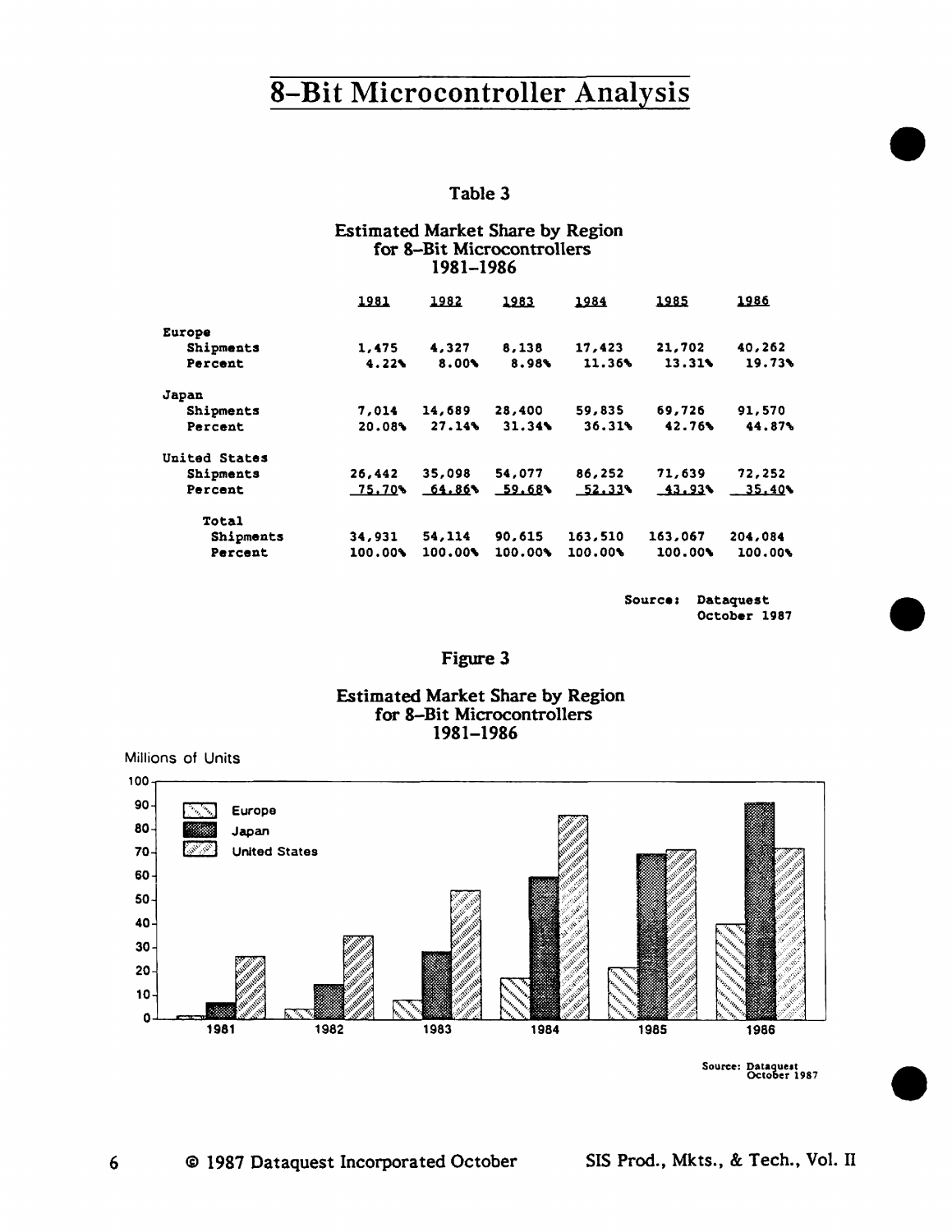Table 4

### Estimated Market Share by Process Technology for 8-Bit Microcontrollers 1981-1986 (Thousands of Units)

|             | 1981   | 1982   | 1983   | 1984    | 1985    | 1986    |
|-------------|--------|--------|--------|---------|---------|---------|
| <b>CMOS</b> |        |        |        |         |         |         |
| Shipments   | 95     | 1,728  | 7,808  | 16,411  | 42,974  | 77,901  |
| Percent     | 0.27%  | 3.19%  | 8.62%  | 10.04%  | 26.35%  | 38.17%  |
| <b>NMOS</b> |        |        |        |         |         |         |
| Shipments   | 34,836 | 52,386 | 82,807 | 147,099 | 120,093 | 126,184 |
| Percent     | 99.73% | 96.81% | 91.38% | 89.96%  | 73.65%  | 61.83%  |
| Total       |        |        |        |         |         |         |
| Shipments   | 34,931 | 54,114 | 90,615 | 163,510 | 163,067 | 204,084 |

Source: Dataquest October 1987



Figure 4

 $\boldsymbol{7}$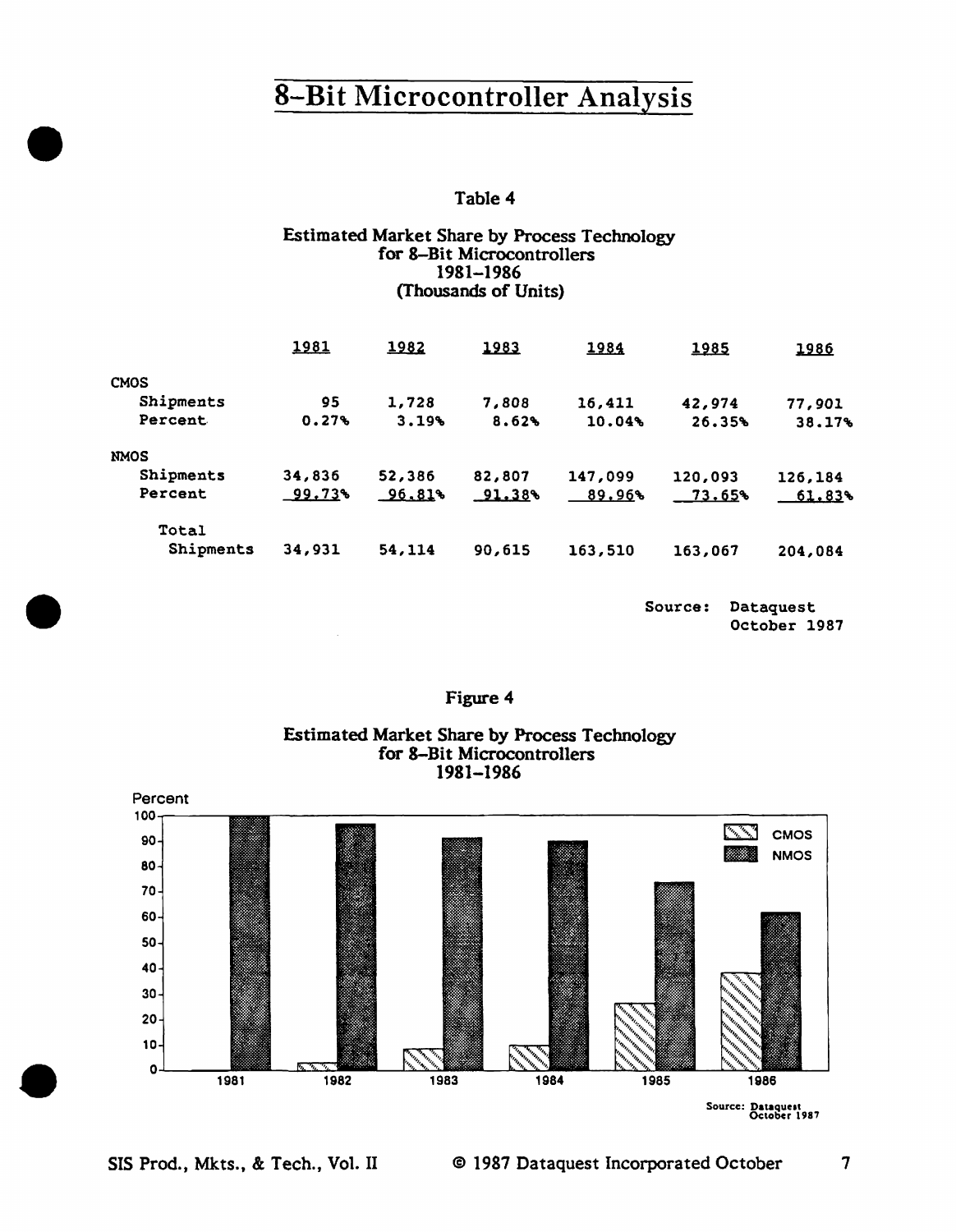# 8-Bit Microcontroller Analysis  $\frac{1}{\sqrt{1-\frac{1}{2}}}\left\{\frac{1}{\sqrt{1-\frac{1}{2}}}\right\}$ Table 5

### Estimated Market Share by Process Technology and Region for 8-Bit Microcontrollers 1981-1986 (Thousands of Units)

|               | 1981     | 1982    | 1983    | 1984    | 1985    | 1986       |
|---------------|----------|---------|---------|---------|---------|------------|
| <b>CMOS</b>   |          |         |         |         |         |            |
| Europe        |          |         |         |         |         |            |
| Shipments     |          |         |         | 23      | 155     | 782.5      |
| Percent       |          |         |         | 0.01%   | 0.10%   | 0.38%      |
| Japan         |          |         |         |         |         |            |
| Shipments     | 0        | 1,033   | 4,732   | 10,832  | 36,447  | 68,767     |
| Percent       | 0        | 1.91%   | 5.22%   | 6.62%   | 22.35%  | 33.70%     |
| United States |          |         |         |         |         |            |
| Shipments     | 95       | 695     | 3,076   | 5,556   | 6,372   | 8,351.8    |
| Percent       | 0.27%    | 1.28    | 3.39    | 3.40%   | 3.91%   | 4.098      |
| Subtotal      |          |         |         |         |         |            |
| Shipments     | 95       | 1,728   | 7,808   | 16,411  | 42,974  | 77,900.3   |
| Percent       |          |         |         |         |         |            |
| of Total      | 0.27%    | 3.19%   | 8.62%   | 10.04%  | 26.35%  | 38.17%     |
| <b>NMOS</b>   |          |         |         |         |         |            |
| <b>Europe</b> |          |         |         |         |         |            |
| Shipments     | 1,475    | 4,327   | 8,138   | 17,400  | 21,547  | 39,479.5   |
| Percent       | 4.22%    | 8.00%   | 8.98%   | 10.64%  | 13.21%  | 19,34%     |
| Japan         |          |         |         |         |         |            |
| Shipments     | 7,014    | 13,656  | 23,668  | 49,003  | 33,279  | 22,803     |
| Percent       | 20.08%   | 25.24%  | 26.12%  | 29.97%  | 20.41%  | 11.17%     |
| United States |          |         |         |         |         |            |
| Shipments     | 26,347   | 34,403  | 51,001  | 80,696  | 65,267  | 63,901     |
| Percent       | $-75.43$ | 63.57   | 56.29%  | 49.35%  | 40.02%  | $31.31*$   |
| Subtotal      |          |         |         |         |         |            |
| Shipments     | 34,836   | 52,386  | 82,807  | 147,099 | 120,093 | 126, 183.5 |
| Percent       |          |         |         |         |         |            |
| of Total      | 99.73%   | 96.81%  | 91.38%  | 89.96%  | 73.65%  | 61.83%     |
| Total         |          |         |         |         |         |            |
| Shipments     | 34,931   | 54,114  | 90,615  | 163,510 | 163,067 | 204,084    |
| Percent       | 100.00%  | 100.00% | 100.00% | 100.00% | 100.00% | 100.00%    |

Source: Dataquest<br>October 1987

8 © 1987 Dataquest Incorporated October SIS Prod., Mkts., & Tech., Vol. II

..

 $\mathbb{C}$